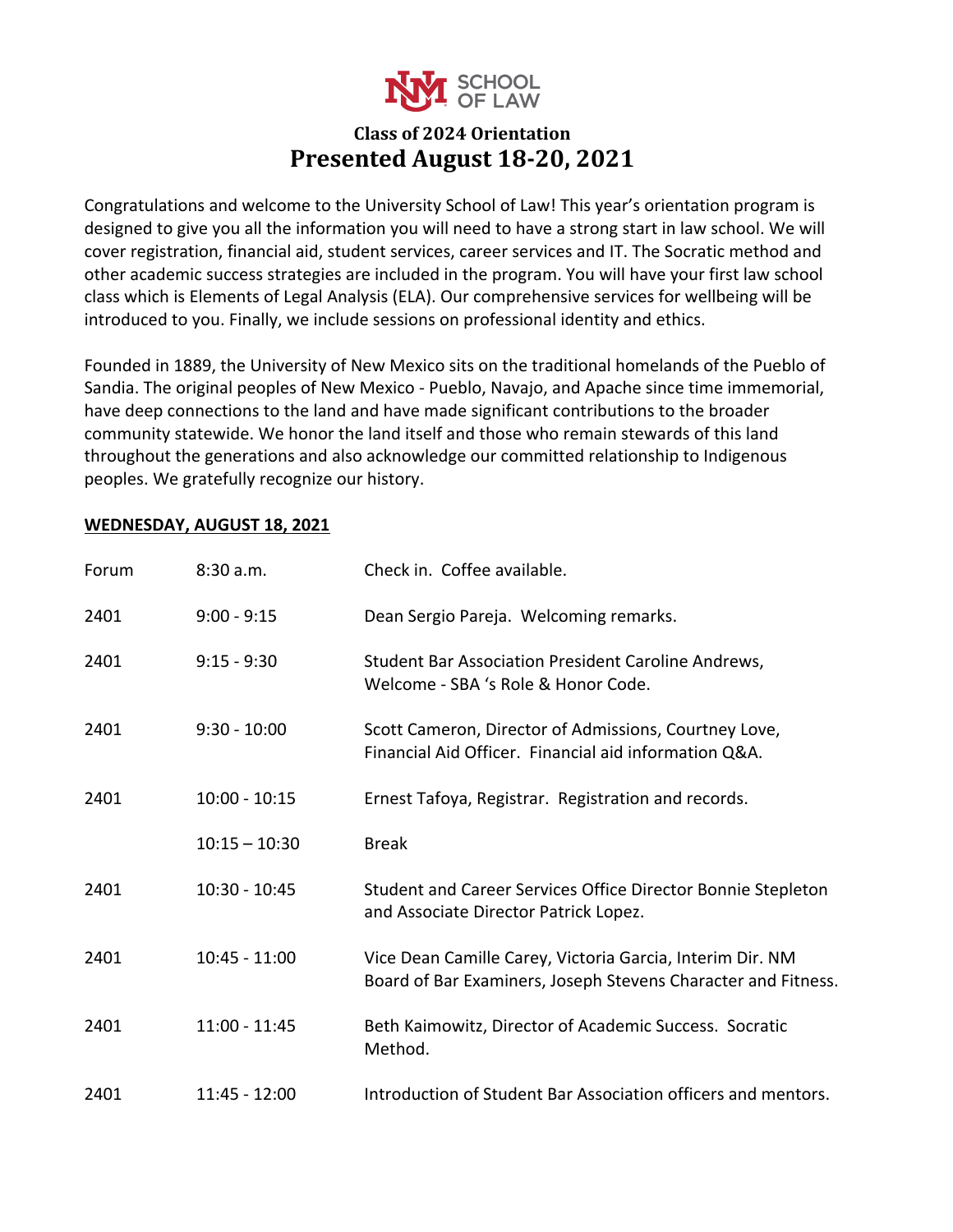

# **Class of 2024 Orientation Presented August 18-20, 2021**

| Forum      |               | 12:00 - 1:15 Lunch with SBA mentors. Lunch provided.                                                      |
|------------|---------------|-----------------------------------------------------------------------------------------------------------|
| 2401/2402  | $1:30 - 2:30$ | Ryan Barber, Director of IT. Setting up your laptop, email, files,<br>printing. BRING YOUR LAPTOP.        |
| 2401       | $2:30 - 3:30$ | Prof. Sherri Thomas Professional Identity: Implicit Bias, Lived<br><b>Experiences and Law School Life</b> |
| All around | 3:30          | Building and bookstore tours.                                                                             |

## **END DAY 1**

## **THURSDAY, AUGUST 19, 2021**

| Forum | 8:00           | Coffee available                                                                                                                                      |
|-------|----------------|-------------------------------------------------------------------------------------------------------------------------------------------------------|
| 2401  | $8:30 - 9:20$  | Jacquie Carroll, Access Lex.                                                                                                                          |
| 2401  |                | 10:00 - 10:45 MSL only - MSL Orientation<br>MSL students do not attend ELA session from 9:30 to 11:00 but rather<br>this special orientation for them |
| 2405  | $9:30 - 11:00$ | Prof. Steven Homer - Elements of Legal Argumentation I (ELA-I) §4                                                                                     |
| 3406  | $9:30 - 11:00$ | Prof. Alejandro Rettig y Martinez - Elements of Legal Argumentation I<br>(ELA-I) §2, §5                                                               |
| 3402  | $9:30 - 11:00$ | Prof. Scott England - Elements of Legal Argumentation I (ELA-I) §1                                                                                    |
| 3211  | $9:30 - 11:00$ | Prof. Lysette Romero Cordova - Elements of Legal Argumentation I<br>$(ELA-I)$ §3                                                                      |
| 2403  | $9:30 - 11:00$ | Prof. David Stout - Elements of Legal Argumentation I (ELA-I) §6                                                                                      |
| 2401  |                | 11:05 - 11:30 Prof. Michelle Rigual and Rob Thomas, Librarian. Library Resources<br>for 1Ls. ALL STUDENTS & MSL students                              |
| Forum | $11:30 - 1:00$ | Lunch with Faculty - lunch provided                                                                                                                   |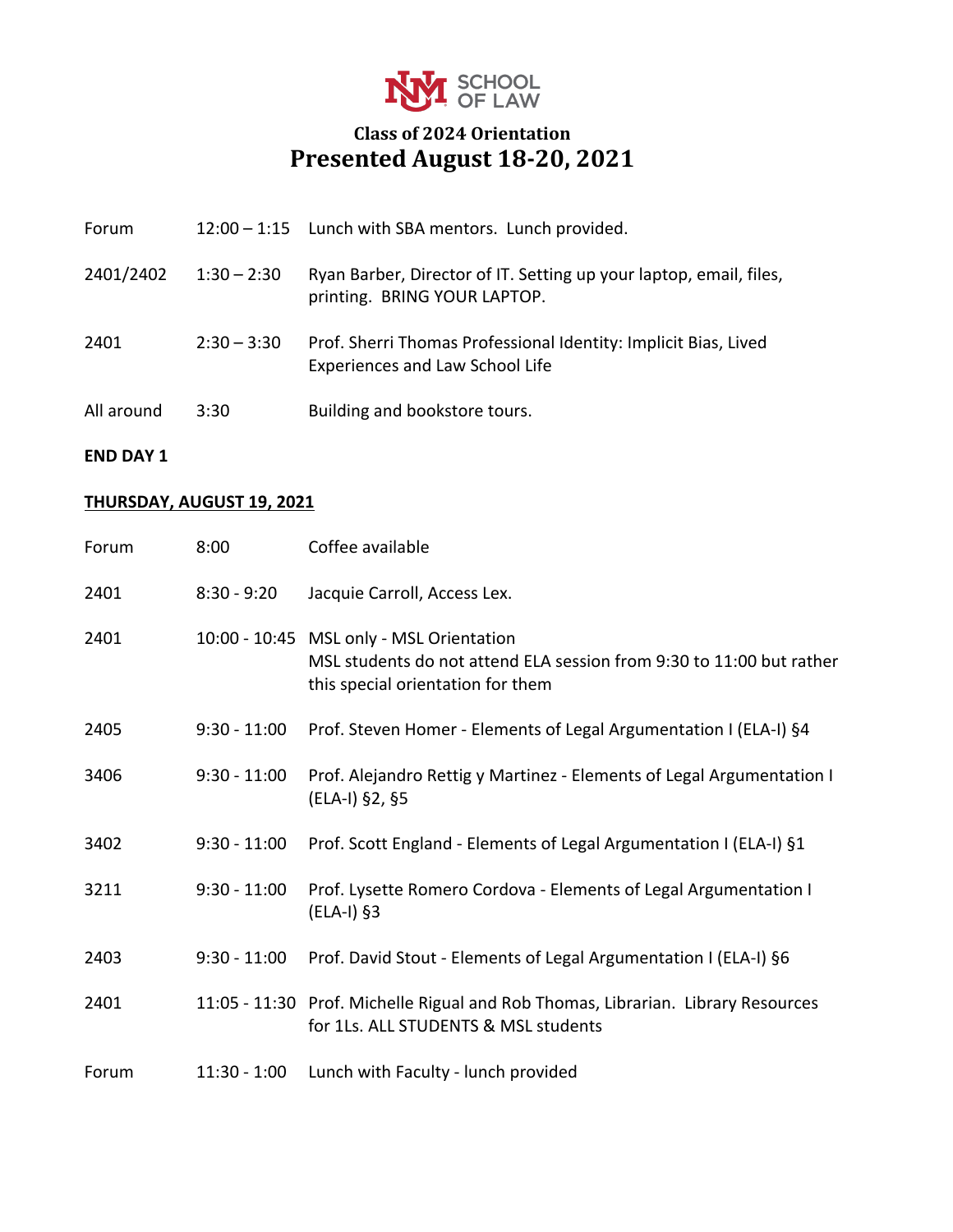

# **Class of 2024 Orientation Presented August 18-20, 2021**

| 2401    | $1:00 - 2:00$ | Prof. Nathalie Martin, "Thriving in Law School and Life"                                                                              |
|---------|---------------|---------------------------------------------------------------------------------------------------------------------------------------|
| 2401    | $2:00 - 2:30$ | Toni Kuehn, LCSW - Student Health and Counseling (SHAC) services,<br>Self-care and wellbeing as a part of student life                |
| 2401    | $2:30 - 3:30$ | Beth Kaimowitz. Skills Workshop: Reading like a Lawyer - Preparing<br>for Class and for Exams.                                        |
| 2401    | $3:30 - 3:35$ | Alumni Association Welcome                                                                                                            |
| Forum   | $3:35 - 5:00$ | Tabling by Student organizations, Alumni Association, State Bar of<br>NM, Alumni Association, GPSA and other various organizations.   |
| Library |               | 4:00 and 4:15 The Library will provide tours to any new student who wants one.<br>They leave from the Library desk at 4pm and 4:15pm. |

#### **END DAY 2**

### **FRIDAY, AUGUST 20, 2021**

| Forum | 8:30                | Welcome back. Coffee available.                                                                                      |
|-------|---------------------|----------------------------------------------------------------------------------------------------------------------|
| 2401  | $9:00 - 10:00$      | 1L Roadmap Student and Career Services                                                                               |
|       | 10:00 - 10:10 BREAK |                                                                                                                      |
| 2406  |                     | 10:10 - 10:55 Approaching Law School Intentionally - Student Panel                                                   |
| 2401  |                     | 11:00 - 11:45 Follow Your Guide Star - Judge Catherine Begay, Second Judicial<br>District Court, Children's Division |



Judge Catherine Begaye, a member of the Navajo Nation, is New Mexico's only Native American District Court judge. Judge Begaye